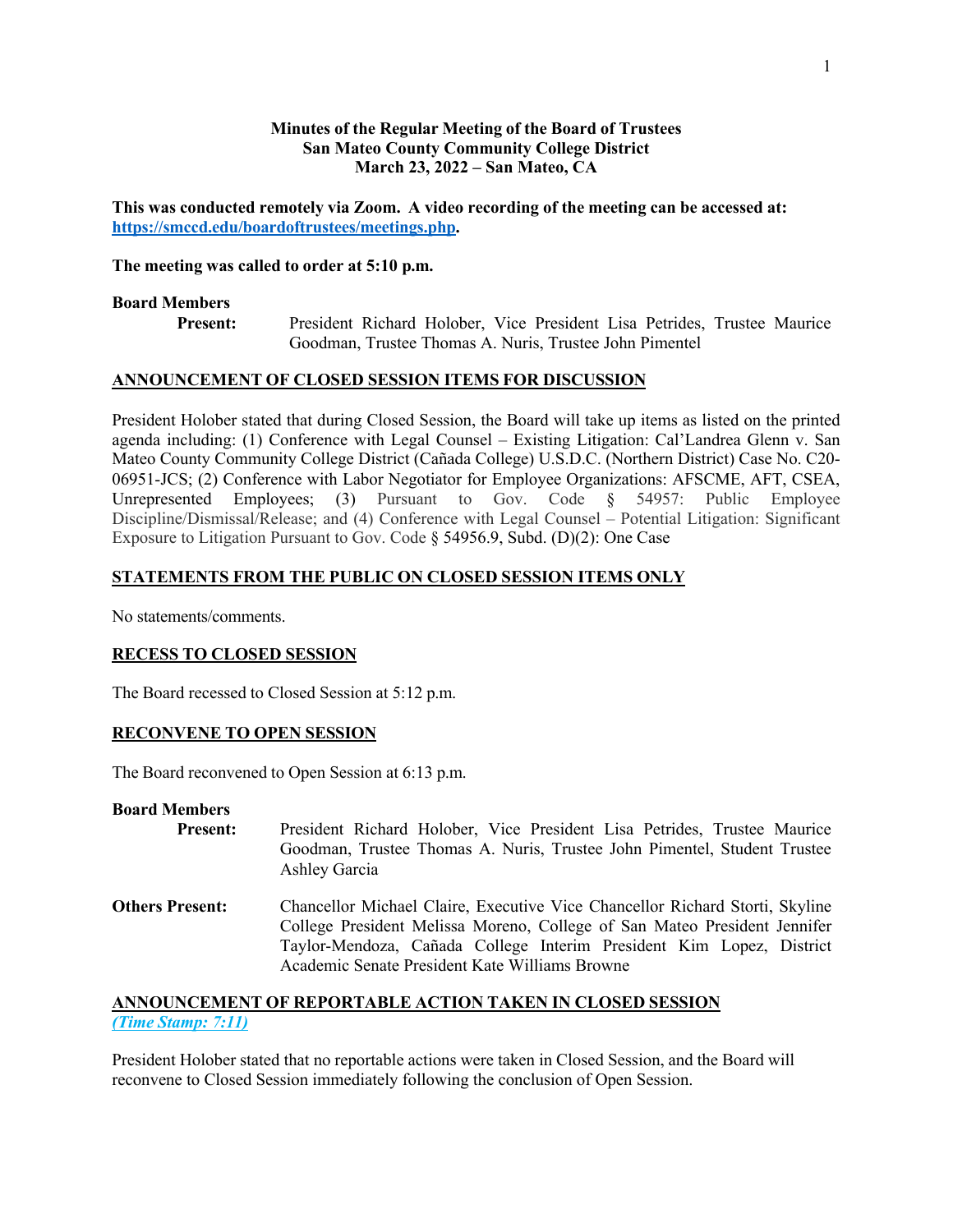### **DISCUSSION OF THE ORDER OF THE AGENDA**

*(Time Stamp: 7:15)*

President Holober stated that staff asks that Item 13.6 – Approval of Proposed Updates to Board Policy 2710 (2.45) Regarding Conflict of Interest – be removed from the agenda. Staff intends to bring the item back to the Board for consideration at the next meeting.

## **MINUTES**

#### **Approval of the Minutes of the January 26, 2022 Regular Meeting (6.1)** *(Time Stamp: 7:52)*

*Motion to Approve by:* Trustee Goodman

*Second by:* Trustee Nuris

*Action:* Approved as amended, with all Trustees voting aye.

*Summary of Discussion:* Vice President Petrides mentioned the positions listed in Section F in item 22-01-02A (Approval of Personnel Items: Changes in Assignment, Compensation, Placements, Leaves, Staff Allocations and Classification of Academic and Classified Personnel) are new positions or not. Director of Human Resources, David Feune, confirmed all positions are new, except two (2) as those are replacements.

Trustee Pimentel asked to clarify that on item 22-01-106B (Authorization to Execute Contract with LPA, Inc. for Districtwide Student Housing Project) his point was asking the Administration to confirm the contract could be suspended or canceled without penalties if SMCCCD did not win the state grant. The District Administration responded that the contract did allow for this.

*Public Comment:* None.

## **Approval of the Minutes of the February 23, 2022 Regular Meeting (6.2)** *(Time Stamp: 14:19)*

*Motion to Approve by:* Trustee Nuris

*Second by:* Trustee Pimentel

*Action:* Approved unanimously, with all Trustees voting aye.

*Summary of Discussion:* None.

*Public Comment:* None.

## **PRESENTATIONS TO THE BOARD BY PERSONS OR DELEGATIONS**

**Recognition by the Board of Trustees of District and College Classified Employees of the Year and Selection of Nomination to be Forwarded to the State Chancellor's Office (7.1)** *(Time Stamp: 14:46)*

#### *Summary of Discussion:*

President Melissa Moreno recognized the nominee from Skyline College – Mylene Foo.

President Jennifer Taylor-Mendoza recognized the nominee from College of San Mateo – Estela Garcia.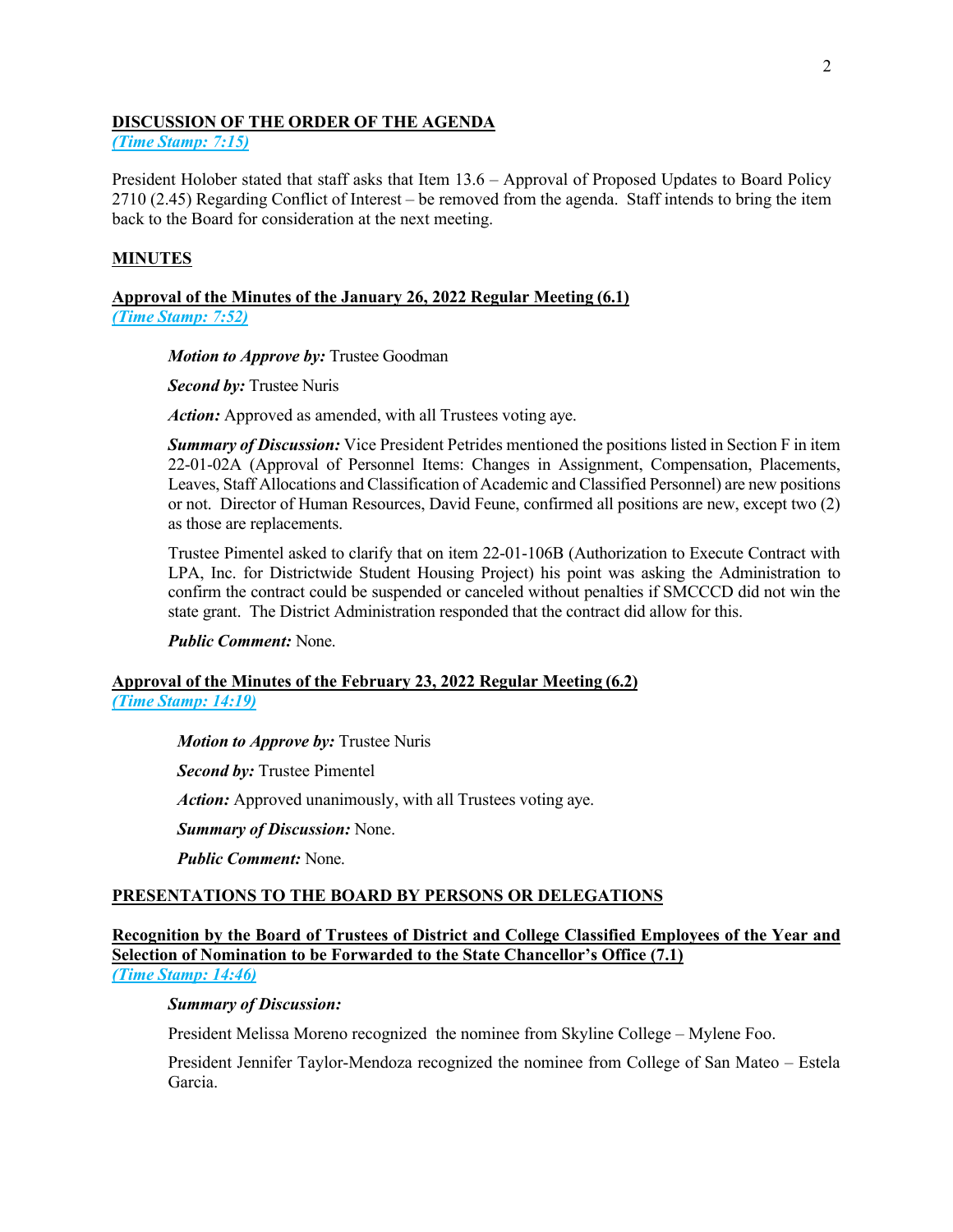Interim President Kim Lopez recognized the nominee from Cañada College – Joan Murphy.

Executive Vice Chancellor Storti recognized the nominee from the District Office – Nettie Wong.

President Holober announced that the 2022 San Mateo County Community College District Classified Employee of the Year is Nettie Wong. The Board's nomination will be forwarded to the State Chancellor's Office for consideration for state community college Classified Employee of the Year.

*Public Comment:* None.

# **RECESS FOR CONGRATULATORY CELEBRATION**

*(Time Stamp: 39:42)*

The Board recessed at 6:47 p.m. to congratulate and celebrate each of the nominees.

## **RECONVENE TO OPEN SESSION**

*(Time Stamp: 56:42)*

The meeting reconvened at 7:04 p.m.

## **Presentation by Professor Richard Lohmann of Student Book of Photography Relating to Pandemic Experience (7.2)**

*(Time Stamp: 57:01)*

*Summary of Discussion:* President Taylor-Mendoza introduced Professor Richard Lohmann of the College of San Mateo. Professor Lohmann shared that the CSM Photography Department created a student book of photography entitled *"Living Under COVID-19,"* which depicts 90 images of Photography students and life as they saw it during the COVID-19 Pandemic.

*Public Comment:* None.

## **STATEMENTS FROM EXECUTIVES AND STUDENT REPRESENTATIVES** *(Time Stamp: 1:04:48)*

- *Chancellor Claire* commended Professor Lohmann on his dedication and commitment to his students, along with his talent as a Photographer. He congratulated all of the honorees for Classified Employee of the Year, and thanked all of the Classified Employees within SMCCCD for their hard work. He acknowledged and honored the women students, faculty, and staff for Women's History Month.
- *President Taylor-Mendoza* mentioned the successful Career and Internship Exploration Fair that took place on campus, with 45 outside businesses/organizations (100 persons representing all of those entities) and over 250 students in attendance. She also stated that five Associated Students of CSM students are traveling to Washington, D.C. to meet with congressional leaders on important topics, along with go on tours of the White House, Capitol Hill, etc. Lastly, she is looking forward to presenting the Coast 2 College Plan during the April Board Meeting.
- *Interim President Lopez* introduced a children's book (*"Adventures of the Mighty 5 – Fighting Corvin and His Creeps*") created by the Educators Now Club at Cañada College, during the summer/fall of 2020 in response to the COVID-19 Pandemic. She also noted that March  $19<sup>th</sup>$ , Cañada College hosted the  $10<sup>th</sup>$  Annual Latinx Youth Conference for 2022, of which 300 community members were in attendance.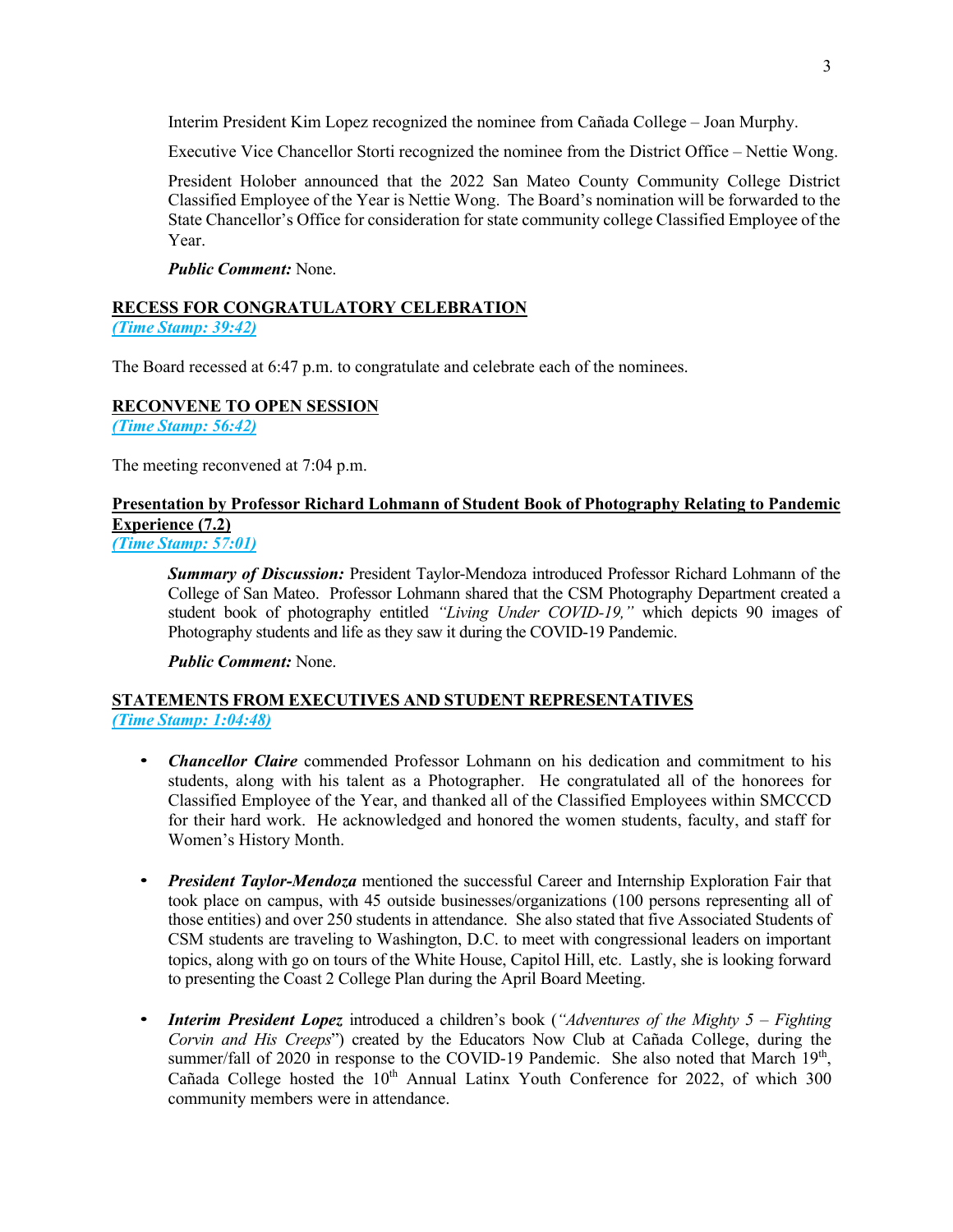- *District Academic Senate President Browne* mentioned faculty participating or attending campus forums for Vice President of Instruction at Skyline College and President at Cañada College. She also mentioned the AB705 implementation, and how District Academic Senate has asked the President of the State Faculty Association of California Community Colleges to attend their April meeting to give guidance on the process. Lastly, she thanked the Chancellor and Board of Trustees for attending the Board Meet and Greets, especially Student Trustee Garcia.
- *Student Trustee Garcia* highlighted and commended Skyline College's Associated Students for hosting a Mid-term Support Week for students. She also mentioned that each college campus' Associated Students will host a Leadership Retreat in May.

## **STATEMENTS FROM OTHER REPRESENTATIVE GROUPS**

*(Time Stamp: 1:18:38)*

- *AFT, Local 1493:* Marianne Kaletzky stated that negotiations between AFT and SMCCCD for the next multi-year contract have begun. She noted that the union want to work collaboratively to create the fairest contract possible and one that best serves faculty and students.
- *CSEA, Chapter 33:* Annette Perot stated the CSEA has begun the next step in the process to initiate negotiations on the 2022 Successor Contract, and are on track to sunshine the initial proposal at the April Board Meeting.

#### **STATEMENTS FROM THE PUBLIC ON NON-AGENDA ITEMS** *(Time Stamp: 1:22:00)*

- Vera Quijano acknowledged the month of March is Brain Injury Awareness Month. She also stressed her frustration regarding Cañada College's Building 1.
- Gary Dilley, in recognition of the CSM 100-year anniversary, presented a copy of the 1922-1947 Anniversary Book of San Mateo Junior College (now College of San Mateo), which was found by a former staff member at a community event.
- Karen Gage expressed concerns about Cañada College's Building 1; Chancellor Claire asked if she would follow up with an email directly to him.
- Emily Kurland made comments on enrollment and modality preferences.

## **NEW BUSINESS**

## **Approval of Personnel Items: Changes in Assignment, Compensation, Placement, Leaves, Staff Allocations and Classification of Academic and Classified Personnel (11.1)** *(Time Stamp: 1:37:28)*

*Motion to Approve by:* Trustee Nuris

*Second by:* Trustee Goodman

*Action:* Approved as amended, with all Trustees voting aye.

*Summary of Discussion:* Director of Human Resources, David Feune, pointed out three adjustments that needed to be made on this item. (1) Under Section B – Christy Wu's start date is March 24, 2022, not April 4, 2022; (2) Under Section E – Nicole Kelly's pay equal to 15% of the employee's base salary,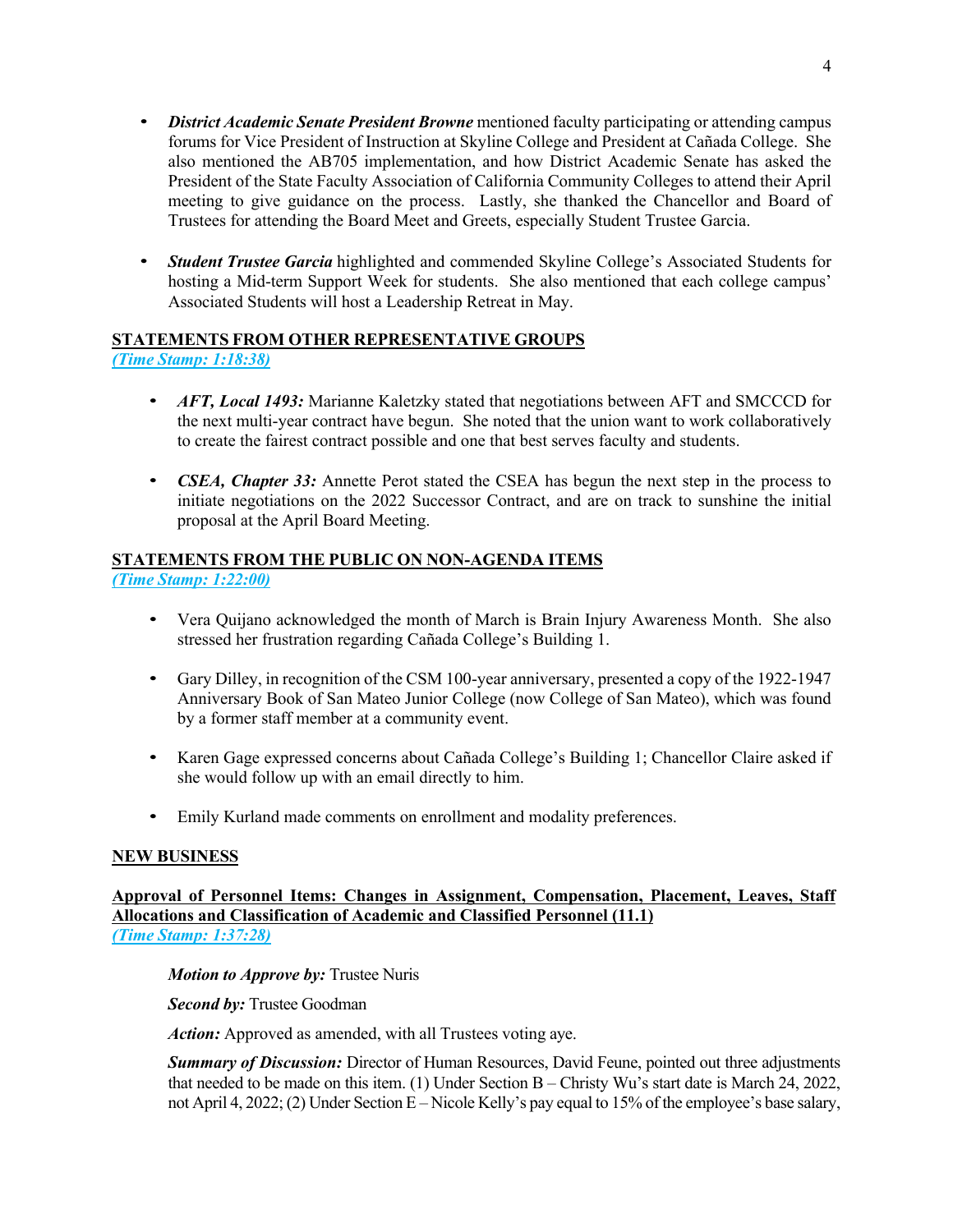not 10%; (3) Under Section F – pull #5 under Skyline College.

Trustee Pimentel requested a job description of the Director of Global Trade at Cañada College be emailed to him after this evening's meeting.

*Public Comment:* None.

#### **Holding of Public Hearing on District's Initial Contract Proposal to the Local 829, Council 57, American Federation of State, County and Municipal Employees, AFL-CIO (11.2)** *(Time Stamp: 1:42:51)*

*Motion to Approve by:* Trustee Nuris *Second by:* Vice President Petrides *Public Hearing Opened:* 7:51 p.m. *Public Comment:* None. *Public Hearing Closed:* 7:51 p.m.

#### **Acceptance of District's Initial Contract Proposal to the Local 829, Council 57, American Federation of State, County and Municipal Employees, AFL-CIO (11.3)** *(Time Stamp: 1:44:13)*

*Motion to Approve by:* Vice President Petrides *Second by:* Trustee Nuris *Action:* Approved unanimously, with all Trustees voting aye. *Summary of Discussion:* None. *Public Comment:* None.

### **Holding of Public Hearing on District's Initial Contract Proposal to the California School Employees Association, Chapter 33 (11.4)** *(Time Stamp: 1:45:02)*

*Motion to Approve by:* Trustee Goodman *Second by:* Trustee Pimentel *Public Hearing Opened:* 7:53 p.m. *Public Comment:* None. *Public Hearing Closed:* 7:53 p.m.

### **Acceptance of District's Initial Contract Proposal to the California School Employees Association, Chapter 33 (11.5)** *(Time Stamp: 1:45:54)*

*Motion to Approve by:* Trustee Nuris *Second by:* Trustee Goodman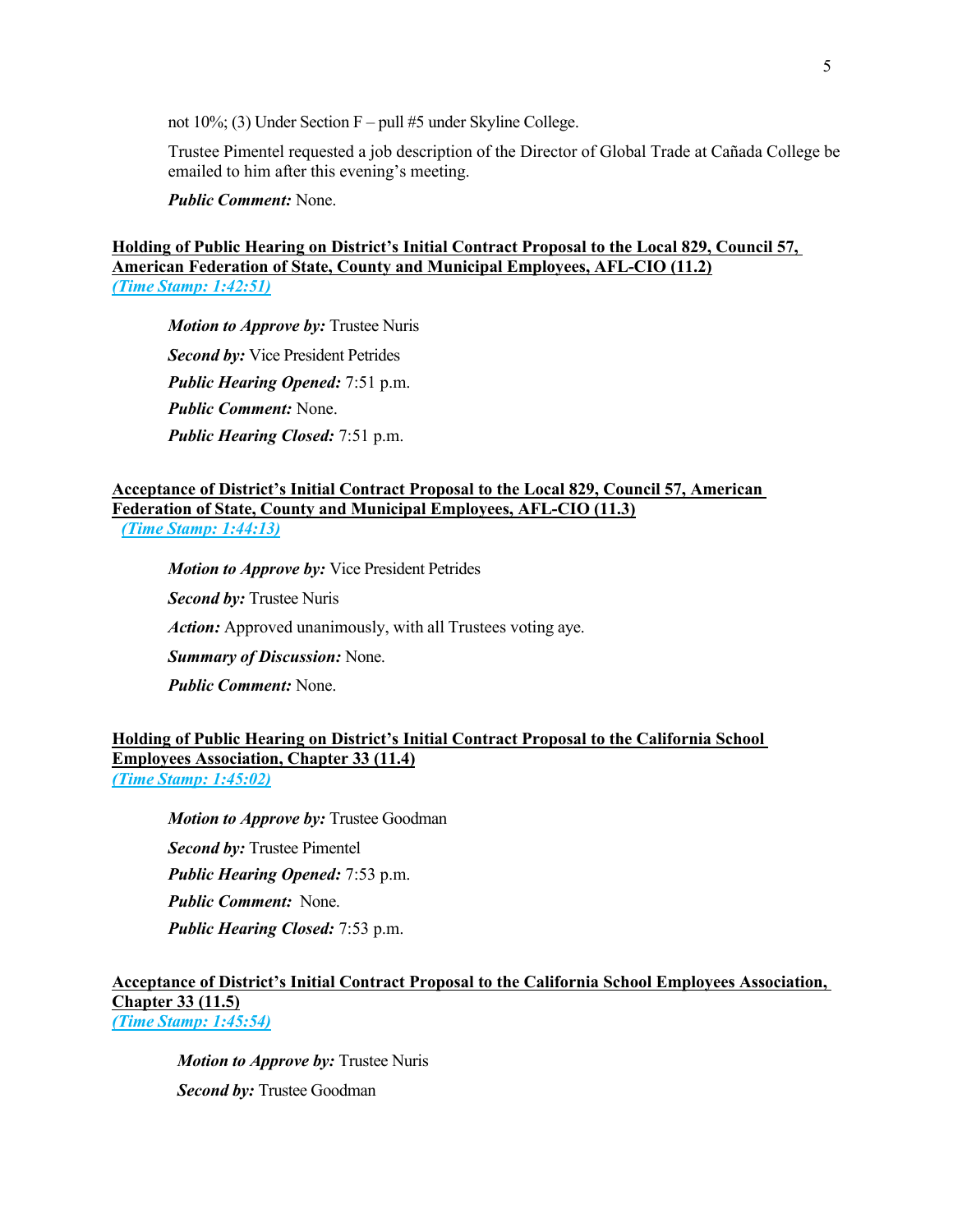*Action:* Approved unanimously, with all Trustees voting aye.

*Summary of Discussion:* None.

*Public Comment:* None.

### **Holding of Public Hearing on District's Initial Contract Proposal to the San Mateo County College Federation of Teachers, Local 1493, American Federation of Teachers, AFL-CIO (11.6)** *(Time Stamp: 1:46:30)*

*Motion to Approve by:* Vice President Petrides *Second by:* Trustee Goodman *Public Hearing Opened:* 7:55 p.m. *Public Comment:* None. *Public Hearing Closed:* 7:55 p.m.

### **Acceptance of District's Initial Contract Proposal to the San Mateo County College Federation of Teachers, Local 1493, American Federation of Teachers, AFL-CIO (11.7)** *(Time Stamp: 1:47:26)*

*Motion to Approve by:* Trustee Goodman *Second by:* Trustee Pimentel *Action:* Approved unanimously, with all Trustees voting aye. *Summary of Discussion:* None. *Public Comment:* None.

## **Holding of Public Hearing on Initial Contract Proposal from the San Mateo County College Federation of Teachers, Local 1493, American Federation of Teachers, AFL-CIO to the District (11.8)** *(Time Stamp: 1:48:26)*

*Motion to Approve by:* Trustee Nuris *Second by:* Trustee Goodman *Public Hearing Opened:* 7:56 p.m. *Public Comment:* None. *Public Hearing Closed:* 7:57 p.m.

**Acceptance of Initial Contract Proposal from the San Mateo County College Federation of Teachers, Local 1493, American Federation of Teachers, AFL-CIO to the District (11.9)** *(Time Stamp: 1:49:20)*

*Motion to Approve by:* Trustee Goodman *Second by:* Trustee Nuris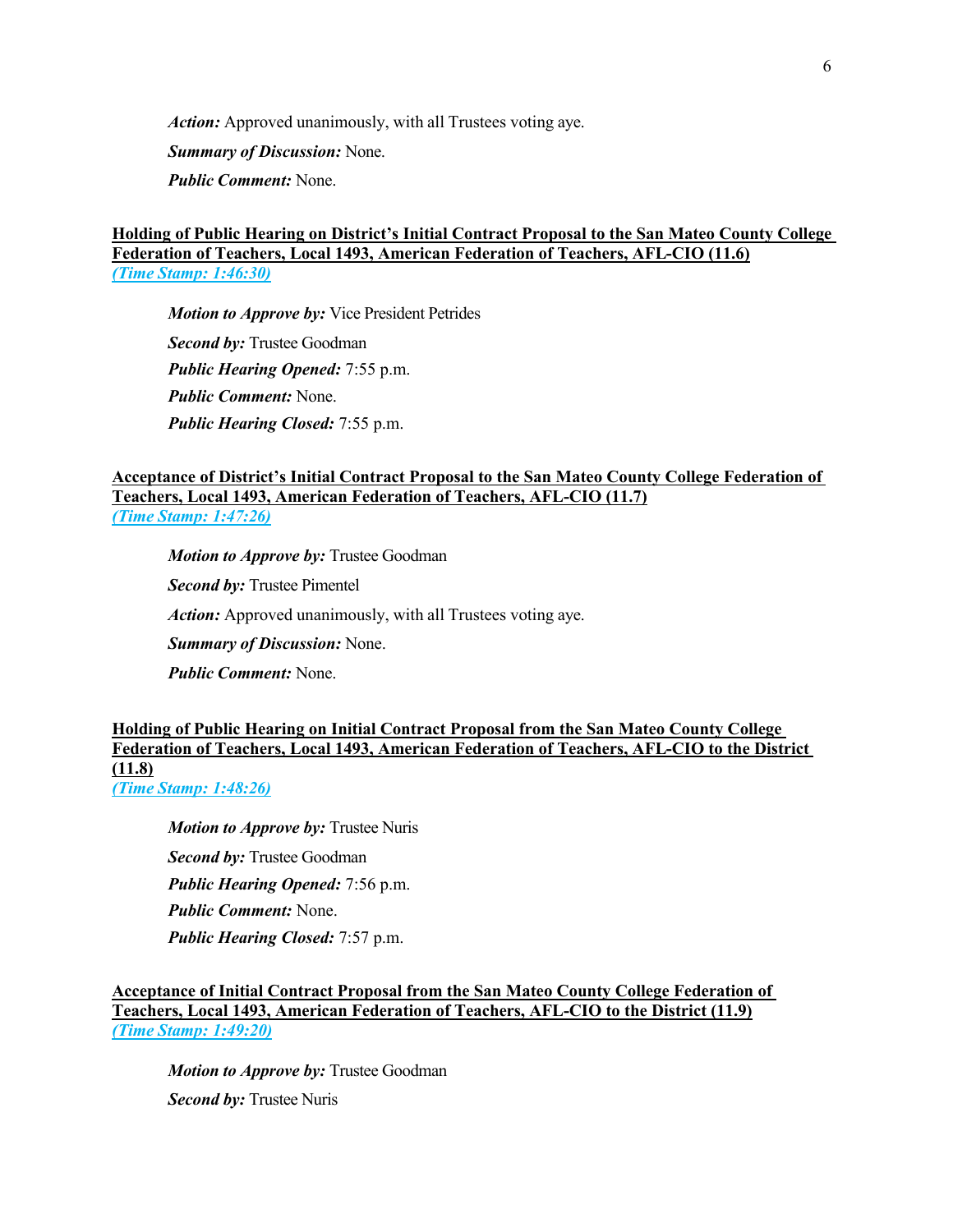*Action:* Approved unanimously, with all Trustees voting aye.

*Summary of Discussion:* None.

*Public Comment:* None.

## **Ratification of Agreement Regarding Contract Reopeners for California School Employees Association, Chapter 33 (11.10)**

*(Time Stamp: 1:49:48)*

*Motion to Approve by:* Trustee Pimentel *Second by:* Vice President Petrides *Action:* Approved unanimously, with all Trustees voting aye. *Summary of Discussion:* None. *Public Comment:* None.

**NEW BUSINESS: Approval of Consent Agenda** *(Time Stamp: 1:50:30)*

**Appointment of Alternative Member to Retirement Board of Authority (12.1)**

**Disposition of Distric Records for Skyline College (12.2)**

**Disposition of District Records for Cañada College (12.3)**

**Approval of Curricular Additions, Deletions and Modifications College of San Mateo and Skyline College (12.4)**

*Motion to Approve by:* Trustee Nuris

*Second by:* Vice President Petrides

*Action:* All items approved unanimously, with all Trustees voting aye.

*Summary of Discussion:* None.

## **NEW BUSINESS: Other Recommendations**

## **Approval to Reject Bid and Rebid Cañada College Building 8 Generator Upgrade Project (13.1)** *(Time Stamp: 1:51:25)*

*Motion to Approve by:* Trustee Goodman *Second by:* Vice President Petrides *Action:* Approved unanimously, with all Trustees voting aye. *Summary of Discussion:* None.

*Public Comment:* None.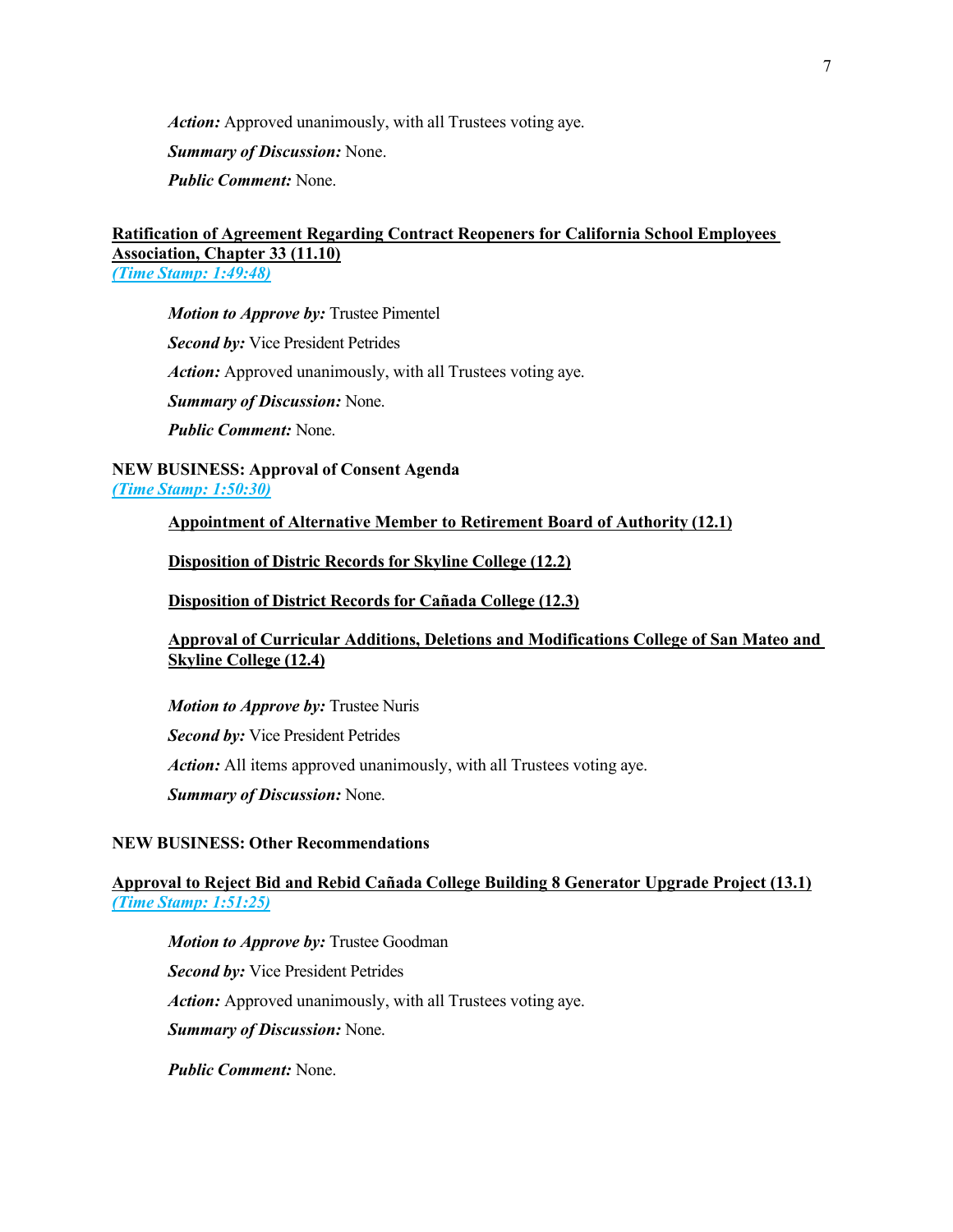#### **Acceptance of \$500,000.00 in Grant Funds from California Apprenticeship Initiative to Implement an Early Childhood Apprenticeship Program (ECAP) at Skyline College (13.2)** *(Time Stamp: 1:52:32)*

#### *Motion to Approve by:* Trustee Goodman

*Second by:* Trustee Pimentel

*Action:* Approved unanimously, with all Trustees voting aye.

*Summary of Discussion:* Vice President Petrides asked about the process of applying for and securing this grant. Skyline College's Vice President of Instruction Danni Redding Lapuz stated the process has been in the works for a while, and they received a small grant to help with the grant writing process for this apprenticeship program.

President Holober asked if this is a state apprenticeship program, and if there are others like this for Early Childhood education. District Academic Senate President Browne gave an overview on how the apprenticeship program started, as well as how the program went about seeking and receiving funding.

Trustee Goodman asked if the program takes the place of practicum programs, and DAS President Browne stated at the beginning it will be in addition to practicum.

#### *Public Comment:* None.

**Acceptance of \$200,000.00 in Grant Funds from the California Community College Chancellor's Office Institutional Effectiveness Partnership Initiative to Support the People's College Initiative (PCI) at Skyline College (13.3)**

*(Time Stamp: 2:02:13)*

#### *Motion to Approve by:* Trustee Goodman

*Second by:* Trustee Nuris

*Action:* Approved unanimously, with all Trustees voting aye.

#### *Summary of Discussion:* None.

*Public Comment:* None.

#### **Approval of Menlo Park Dental Rover: Sterilization Technology Program (Collaboration between Cañada College and Community, Continuing and Corporate Education (CCCE)) (13.4)** *(Time Stamp: 2:03:10)*

*Motion to Approve by:* Trustee Pimentel

*Second by:* Vice President Petrides

*Action:* Approved unanimously, with all Trustees voting aye.

*Summary of Discussion:* Trustee Pimentel asked how many students are expected to attend the program, as well as what the demand is for maximizing the opportunity for the program.

Dr. Julian Branch, Director of Workforce Development at Cañada College, stated 20 students are expected to attend for one cohort, with 1,000 available job openings for Dental Assistants in the region. He stated expansion will depend on being able to get additional grants at \$100 per student. This program will assist students with finding jobs after they receive their certification, so the college will be a bridge between the student and the employer.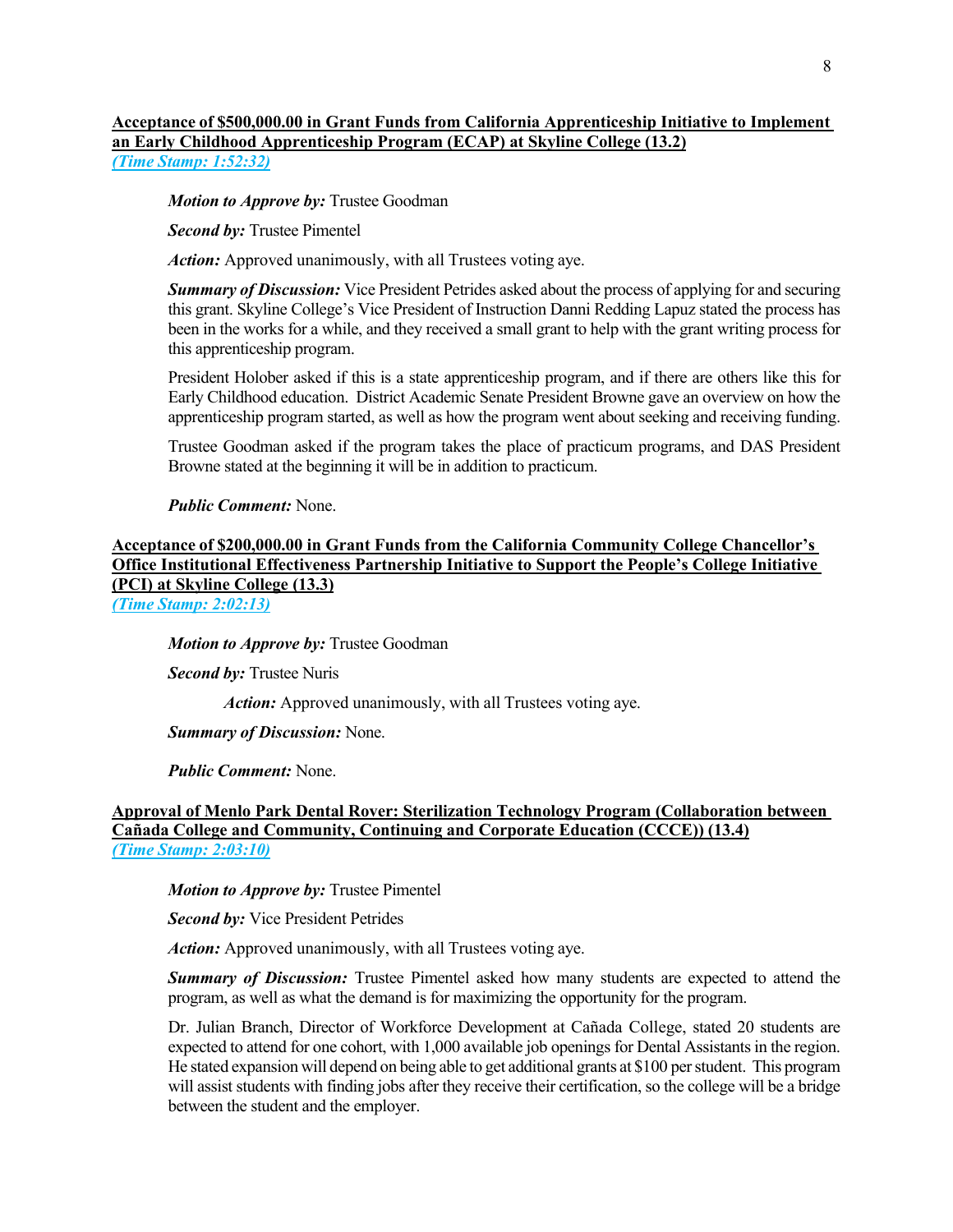President Holober asked how this program ties into the Dental program at the College of San Mateo; Dr. Branch stated that students who complete the program at CSM receive a licensed certification through the state medical board. The license certification allows students to do more procedures in the dental offices, whereas the certification from Cañada is more so for front office work in the dental office.

Trustee Goodman asked if an update can be provided to the Board in five months to see the success rate of the program.

#### *Public Comment:* None.

#### **Approval of Sole Source Renewal Agreement with LinkedIn Corporation (13.5)** *(Time Stamp: 2:08:31)*

#### *Motion to Approve by:* Vice President Petrides

*Second by:* Trustee Nuris

*Action:* Approved unanimously, with all Trustees voting aye.

*Summary of Discussion:* Vice President Petrides asked how many students are utilizing the program; Skyline College President Moreno provided brief context about this agreement and corporation.

President Moreno stated this is the second time receiving approval for a three-year contract with this vendor, of which all three colleges utilize. Each college has embedded the LinkedIn Learning Modules into their Career Education, Dual Enrollment, and Promise Programming that faculty and students can access and use as a resource. These soft skills are added value for career readiness and job placement, not for college credit, however, will show up on their LinkedIn profile. Colleges receive customized data to be able to track alumni and provides workforce trends to see the success rate.

Trustee Goodman stated this is more for on-demand type of service for quick onboarding and access to LinkedIn's programs; however, SMCCCD does have students at some colleges that do get credit for college and career readiness.

Skyline College's Dean of Strategic Partnerships and Workforce Development, Andrea Vizenor, provided additional information on the program and stated the program is also available to alumni.

*Public Comment:* None.

## **Appointment of Ad-Hoc Advisory Committee Relating to Request for Qualifications Process for Performance Audit (13.7)**

*(Time Stamp: 2:19:10)*

*Motion to Approve by:* Trustee Goodman

*Second by:* Trustee Pimentel

*Action:* President Holober and Trustee Goodman were nominated to serve on the ad-hoc subcommittee. Approved unanimously, with all Trustees voting aye.

*Summary of Discussion:* President Holober advised this is a follow-up from his suggestion to hire an outside expert to conduct a performance audit. He stated two Trustees can be appointed to this ad-hoc sub-committee.

President Holober volunteered himself to be on the committee. Trustee Goodman  $(1<sup>st</sup>)$  and Trustee Pimentel  $(2<sup>nd</sup>)$  moved for this approval. President Holober nominated Trustee Goodman to join the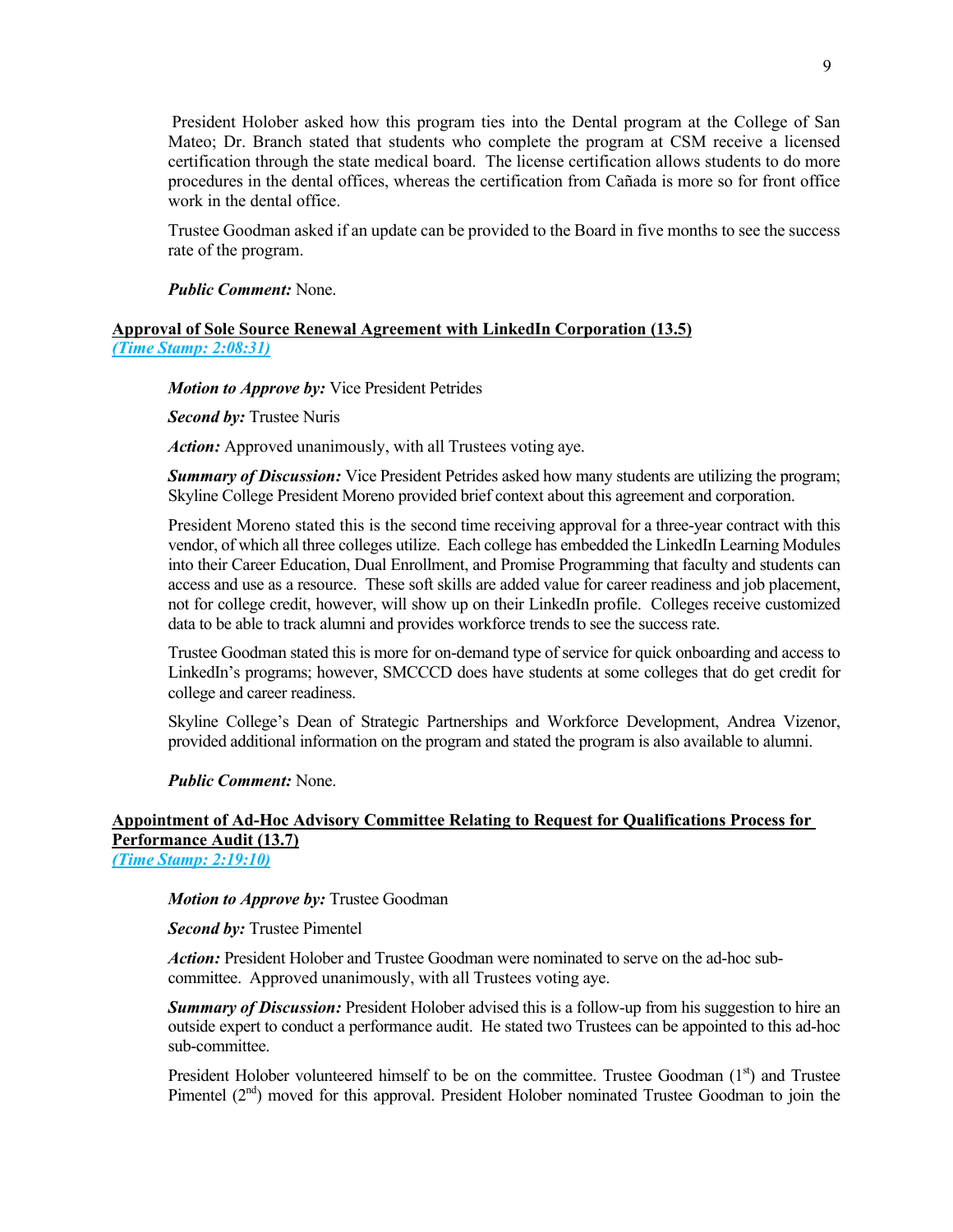committee. President Holober  $(1<sup>st</sup>)$  and Trustee Nuris  $(2<sup>nd</sup>)$  moved for the approval.

*Public Comment:* None.

## **INFORMATION ITEMS**

### **Update on Student Housing Grant Application (14.1)**

*(Time Stamp: 2:23:06)*

*Summary of Discussion:* Vice Chancellor Mitchell Bailey provided a summary of actions relating to the District's application for state funds to develop and construct student housing. He explained to the Board that the California Department of Finance issued a list for projects recommended to be funded that the District's project was deemed ineligible for consideration. Mr. Bailey explained in detail issues of concern staff found with the process used for evaluating proposals. He asked for the Board's permission to initiate a process through the District's local legislative delegation to lodge a protest and to seek to have the District's project added to the list of projects eligible for funding.

Executive Vice Chancellor Richard Storti stated the District has halted work of the architectural firm engaged to design the student housing project, but in order to move forward with potential state funding, the District would need to continue planning efforts.

Trustees agreed with concerns outlined by staff and advised staff to initiate a process to protest the decision of the Department of Finance. The Board further advised to suspend any planning and associated expenses until there is greater clarity on the grant appeal.

#### *Public Comment:* None.

**Break** *(Time Stamp: 3:06:40)* The meeting recessed for Break at 9:14 p.m.

## **Reconvened to Open Session**

*(Time Stamp: 3:10:42)* The meeting reconvened from Break at 9:25 p.m.

President Holober mentioned tabling any items for the interest of time, due to the Board of Trustees needing to return to Closed Session.

## **Discussion of Board Policies and Direction on Employee Housing Program (14.2)**  *(Time Stamp: 3:12:09)*

In the interest of time, this item was held and will be presented at the Board's meeting on April 27, 2022.

#### **Update on Summer and Fall 2022 Enrollment Efforts (14.3)**

*(Time Stamp: 3:13:43)*

*Summary of Discussion:* Chancellor Claire acknowledged the collective concern regarding enrollment and framed the discussion as it relates to actions for summer and fall terms.

Matt Walters of VisionPoint Marketing, the District's marketing firm of record, provided an overview of the goals of the District's strategic marketing campaign, including to (1) Stabilize Enrollments; (2) Increase representation among underserved and minoritized communities; and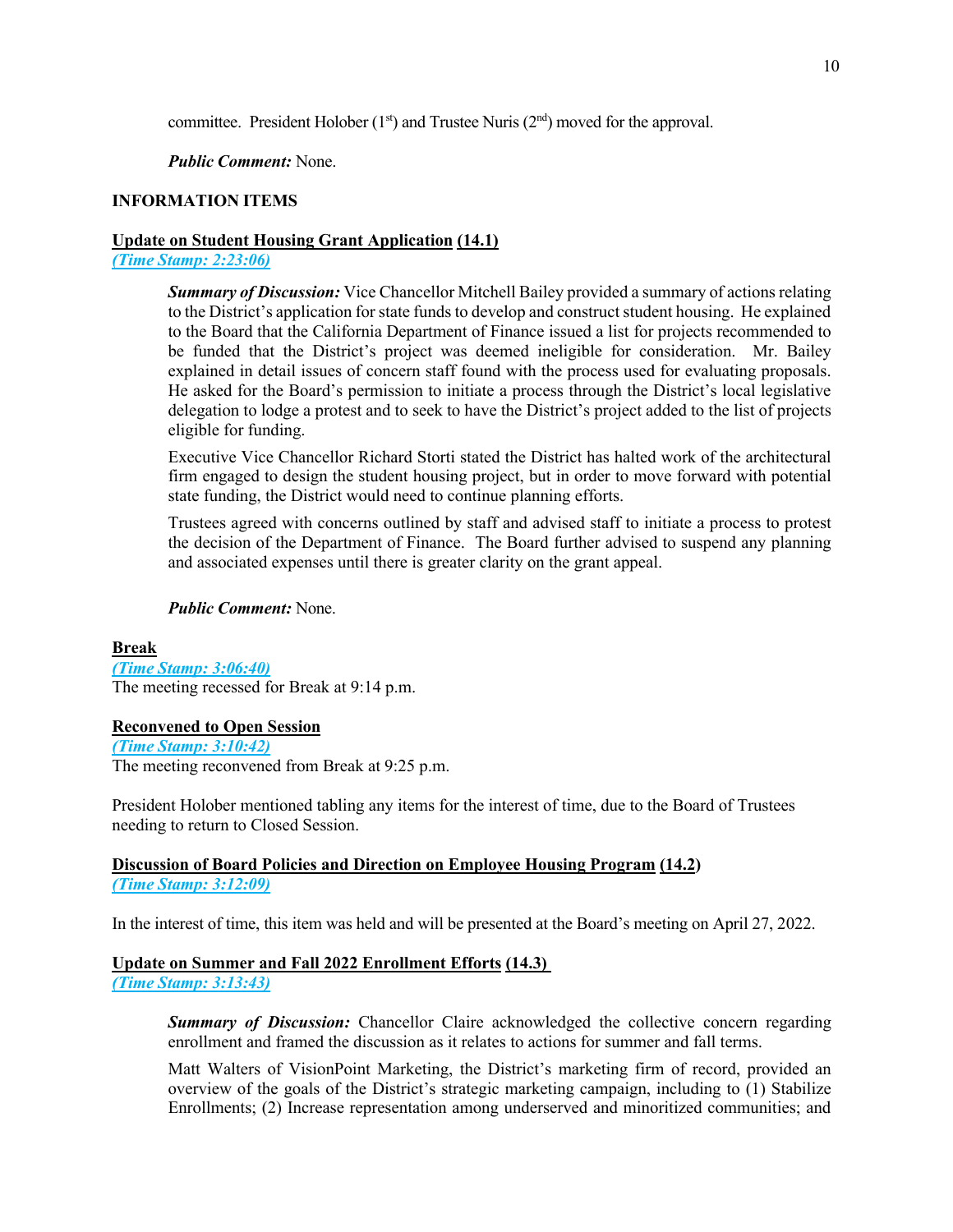(3) Raise awareness and elevate perception of the colleges. He explained that there a number of key strategies to achieve the goals.

Vice President Petrides advised the tiers presented look like a good approach, but she would like to know when the plans will start and the cost. Vice Chancellor Mitchell Bailey stated the campaigns would launch for summer and fall terms and that the overall strategic marketing campaign, which will spread over a year's period is budgeted at roughly \$1 million.

Trustee Goodman asked about data from the most recent campaigns. He stated a lot of responses he received from students is that what was said was more bothersome than compelling. He stated that what is being said is more important.

Trustee Pimentel agreed with Trustee Goodman, and stated the Board wants to act on what can be acted upon or changed now. He also asked about providing marketing in languages other than English.

President Holober suggested to find the public image for each of the college campuses and build on it. He asked what students the District was losing to competitors, and how do those schools market to those students to get them to attend their colleges/universities.

Trustee Nuris suggested when marketing, the audience being marketed to should be the one being talked about or presented in the material; the district needs to show that we know who they are.

Student Trustee Garcia stated some of the students are asking the question – how can you help me? How can SMCCCD help me? The programs that SMCCCD offers are not being promoted or advertised to show how the district can be helpful or appealing to students outside the boarder community.

Chancellor Claire explained that the Board's May 11 study session would be devoted to fully discussing enrollment.

*Public Comment:* None.

#### **2022 Districtwide Facilities Master Plan Update (14.4)**

*(Time Stamp: 3:11:19) NOTE: This item was removed from the agenda in the interest of time.*

In the interest of time, this item was held and will be presented at a future meeting.

Trustee Pimentel asked that Board members have an opportunity to tour the three campuses prior to bringing this item back for discussion.

President Holober asked that when presented at a future meeting that the plan be plan documents be included with the agenda.

#### **Discussion of Foundation Fundraising Goal (14.5)**

*(Time Stamp: 4:07:18)*

*Summary of Discussion:* Chancellor Claire stated there is a formal request for a capital campaign goal of \$100 million, and the Foundation asked for clarity from the District on what is intended to be done, and hear from the Board of Trustees for further direction.

Trustee Pimentel advised it is to help provide support to SMCCCD Foundation, which raises funds for a lot of the programs the Board and District care most about, along with specialty groups and programs. The Foundation creates flexibility on how the funds are spent to help most of the